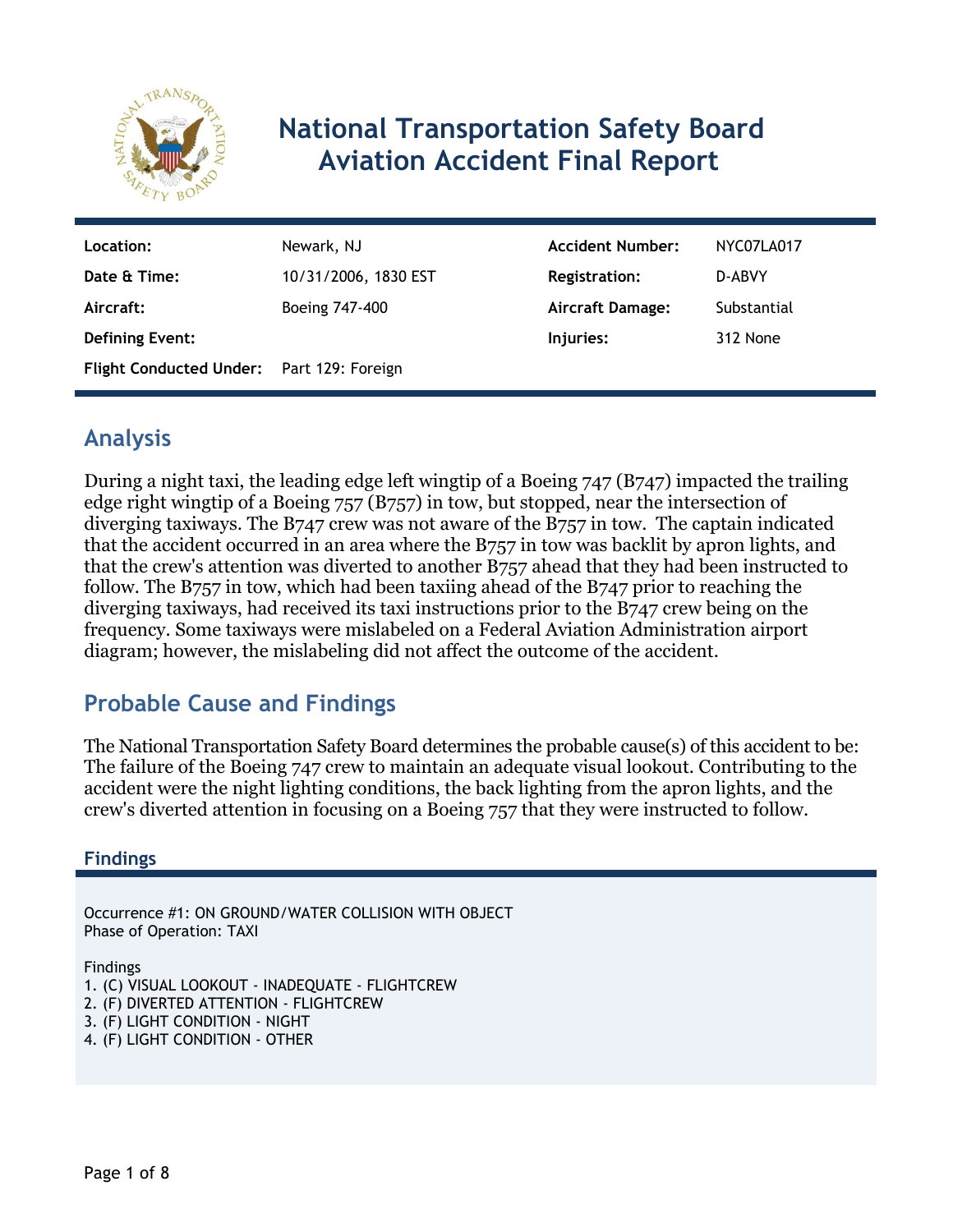## **Factual Information**

#### HISTORY OF FLIGHT

On October 31, 2006, at 1830 eastern standard time, a Boeing (B) 747-400, German registry D-ABVY, operated by Lufthansa German Airlines (LH) as flight 403 (LH403), incurred substantial damage when its left wingtip impacted the right wingtip of a Continental Airlines (CO) B757-200 that was under tow, but stopped, at Newark Liberty International Airport (KEWR), Newark, New Jersey. None of the 18 crewmembers and 294 passengers onboard LH403 were injured. There was no one onboard the B757 and the tug driver and radio operator were not injured. Night visual meteorological conditions prevailed. An instrument flight rules flight plan was on file for the flight, from Newark, to Frankfurt Airport (EDDF), Frankfurt, Germany. The scheduled international passenger flight was conducted under 14 Code of Federal Regulations Part 129.

The accident occurred in the vicinity of the intersection of taxiways A and S.

Taxiway A paralleled runway 4L/22R in the vicinity of Terminal B, and further northeast, split off to the left to curve around Terminal C. Where the split occurred, the pavement continued to parallel the runway, but was then designated taxiway S.

A voice communications recording from the tower ground control frequency was provided by the Federal Aviation Administration (FAA). The recording began at 1820, with subsequent transmission times determined by timing from that point. The times listed below also represent when the most significant parts of each transmission or action commenced. In addition, because of the number of airplanes involved, it was uncertain whether a specific transmission was made by a captain or a first officer, so the generic terms "crew", "they", or the flight number were utilized. Further information, such as airplane type, was gathered from other sources to enhance clarity. Unless otherwise noted, all instructions were read back by the receiving entity.

At 1823:15, CO1792, a B757, was instructed to taxi on taxiway B, hold short of S.

At 1823:25, CO312 a B737 that had just landed on runway 22L, was crossing runway 22R at taxiway E, and requested taxi to the ramp via taxiway RG. The controller instructed the crew to taxi via taxiway A to the ramp.

At 1823:48, CO466 was on taxiway V, and was instructed to taxi to the ramp via PA and A.

At 1824:14, Supertug 117 (ST117), a two-man tug that was initiating a tow of an unmanned CO B757 from gate 86 to Westpark Bay 1, was instructed to follow CO312 that was approaching from the right, on taxiway A, hold short of M. ST117 subsequently proceeded onto taxiway A via RF.

At 1826:00, LH403 was instructed to taxi via taxiway A, and hold short of S. The controller then advised CO466 to give way to LH403 on its left. Air traffic strip markings indicated that LH403 exited the Terminal B ramp at taxiway RE.

At 1826:25, CO312 advised the controller that it was on taxiway A, short of RG, and that the gate was changed, requiring an entry at RF, which they already passed. The controller instructed the crew to make a right turn on taxiway RG and hold short of B.

At 1827:02, the controller advised ST117 that the CO 737 (CO312) would be out of their way in a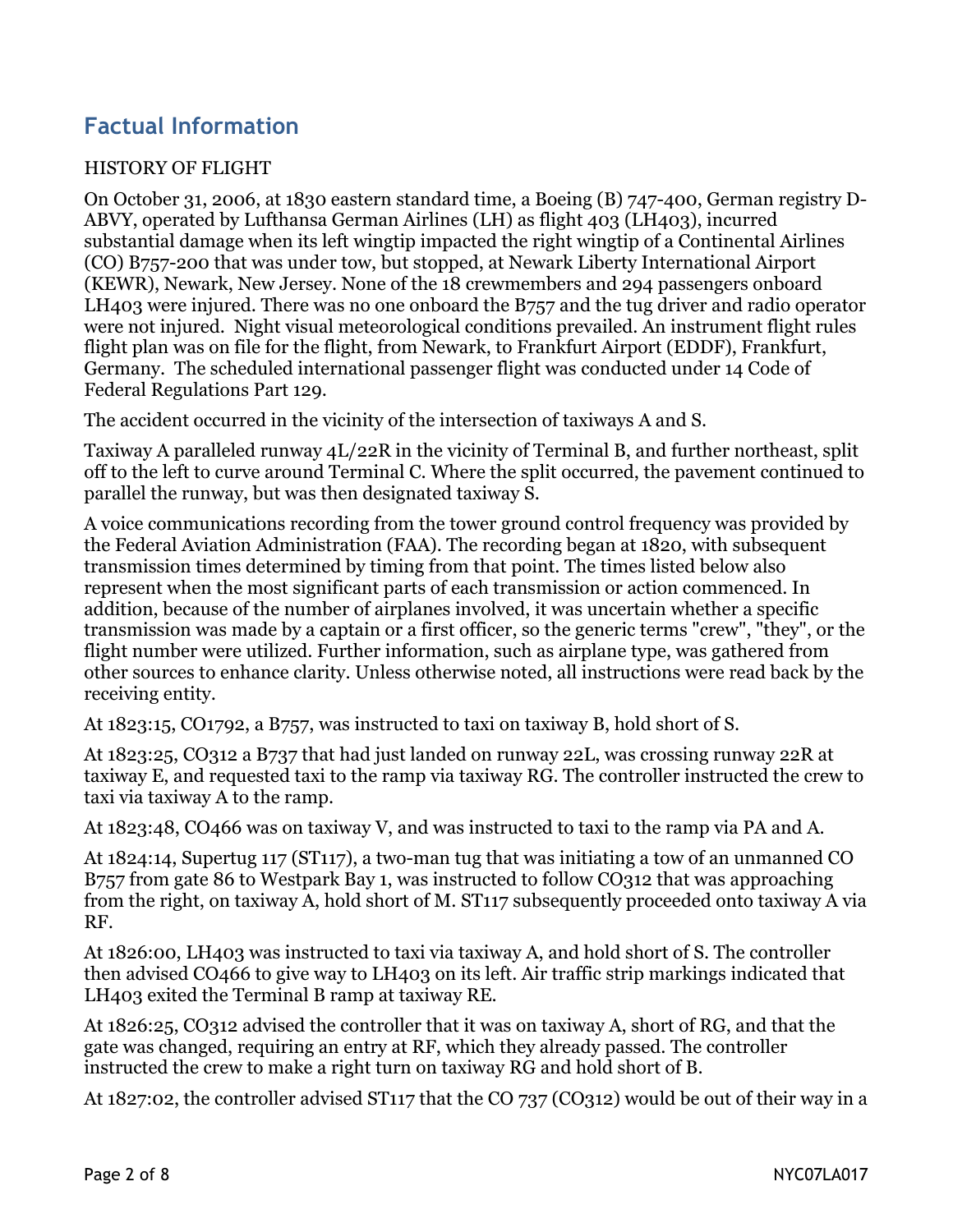moment. The ST117 crew did not respond.

At 1827:13, the controller instructed CO1190 (B737) to follow an American MD-80 via taxiways K and R.

At 1827:31, the controller advised CO1792 that coming from the opposite direction, they should have seen an American MD-80 pass by, and a B737-500 [CO1190] should be "moving on up" on taxiway R. When the crew confirmed seeing the B737-500, the controller instructed CO1792 to taxi via taxiways J and R, and to "follow your company."

At 1828:04, the controller advised CO312 that a B757 was to its left, and once it passed by, and then after LH403 passed by, CO312 would be cleared to the gate.

At 1828:21, LH403 was instructed to continue straight ahead and hold short of taxiway J.

At 1828:50, the controller asked LH403 if they saw a CO 757 moving left to right. The crew advised that they did, and the controller instructed them to make a right turn on taxiway J, R, follow the CO 757, and when at W, monitor the tower on 118.3

At 1829:12, the controller instructed CO312 to give way to LH403, then turn right on taxiway B, and proceed S, A, to the ramp.

At 1829:47, CO466 advised the ground controller that LH403 had "just impacted the seven five seven on alpha." After a query by the controller, CO466 confirmed the impact, as well as the fact "that it knocked the winglet off."

At 1830:03, the controller advised CO1792 that LH403 had just hit them, and a crewmember responded that they had not felt a thing, and that they were on taxiway R, approaching M.

At 1830:17, the controller asked LH403 to hold position, and the response was that they had "felt something" but weren't sure what it was.

At 1830:25, CO466 advised that LH403 had hit the CO 757 under tow, that the ST was holding short of RG, and when LH403 impacted the airplane, it knocked the winglet off.

At 1830:43, the controller advised CO1792 "it was not you" and that they could continue and monitor tower

At 1830:51, the controller advised ST117 that LH403 had "hit" the B757 in tow.

At 1831:27, CO466 advised that they had watched the accident, and confirmed that the B757 under tow was stopped when it was hit.

At 1832:07, CO312 reported that they also saw it, confirmed that LH403 also had damage, and that the impact was winglet to winglet.

#### PERSONNEL INFORMATION

The captain held a German airline transport pilot certificate, with a Boeing 747-400 type rating. His latest first class medical certificate was issued in May 2006. The pilot indicated 18,300 hours of flight time with 6,346 hours in type. The captain had flown into Newark "about 10 times."

The first officer held a German airline transport pilot certificate with a Boeing 747-400 type rating. His latest first class medical certificate was issued in July 2006. The pilot indicated 8,692 hours of flight time with 4,960 hours in type. The first officer had flown into Newark six times during the previous 6 years.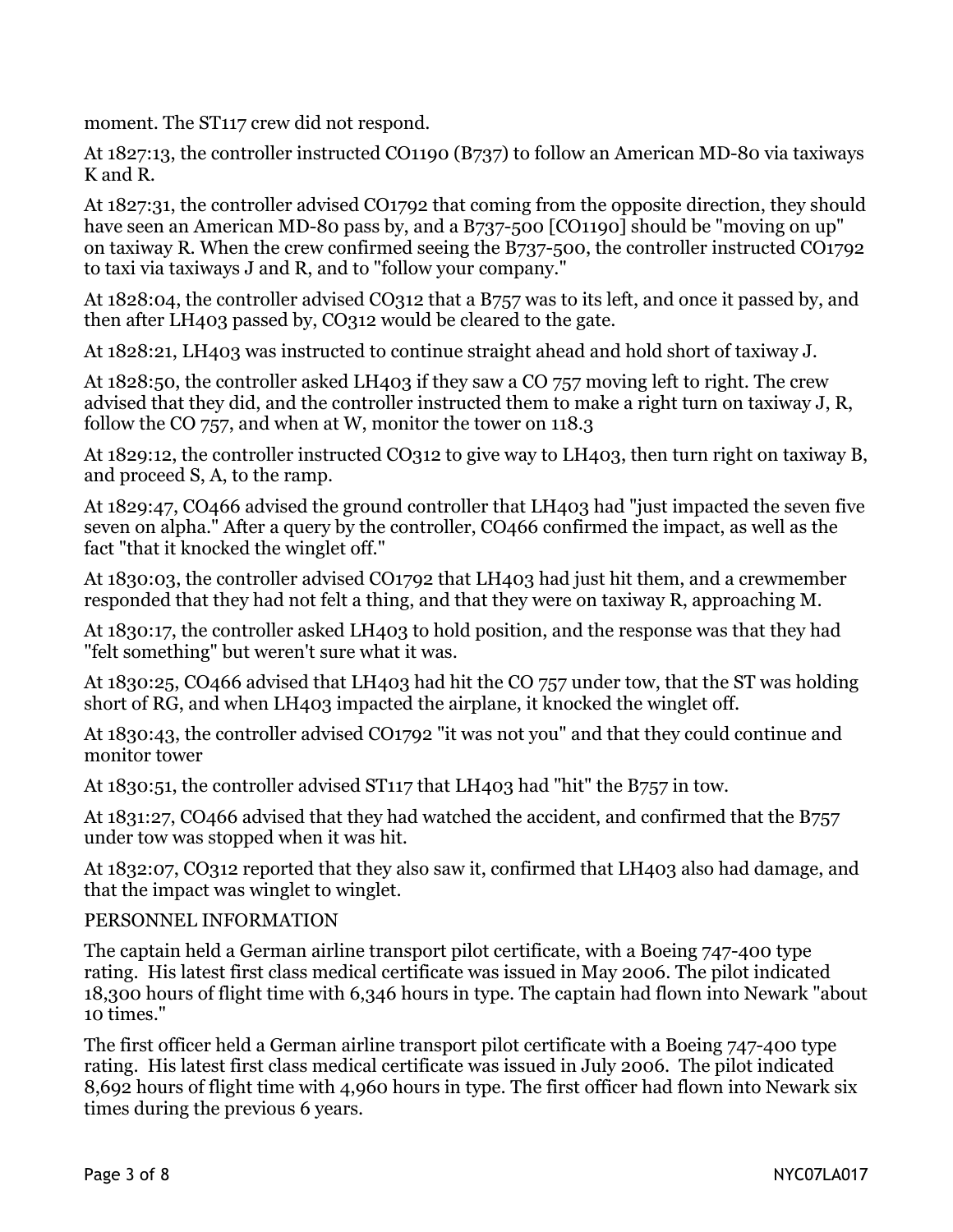#### AIRCRAFT INFORMATION

The LH Boeing 747-400 with winglets had a total wingspan of 213 feet when fully fueled. The CO Boeing 757 with winglets had a wingspan of 134 feet, 9 inches.

#### METEROLOGICAL INFORMATION

Weather, reported at 1851, included winds from 260 degrees true, at 9 knots, 10 statute miles visibility, and a broken cloud layer at 25,000 feet. According to data from the U.S. Naval Observatory, sunset was at 1654, and civil twilight ended at 1723. The phase of the moon was "waxing gibbous" with 70 percent of the visible disk illuminated.

#### RECORDERS

A CO gate security camera captured parts of the event. The camera revealed that the CO 757 in tow was displaying its position lights.

The cockpit voice recorder from LH403 was forwarded to the National Transportation Safety Board for download. The recorder was good; however, the power to it had not been secured after the accident, and it continued to record over itself, negating any communications leading up to, during, or immediately after the accident.

German Federal Bureau of Aircraft Accident Investigation (BFU) investigators downloaded the flight data recorder and provided a copy of the raw data to the Safety Board; however, it could not be decoded.

LH personnel downloaded the Quick Access Recorder (QAR), and according to flight safety personnel, LH403 impacted the stopped CO 757 in tow at 8 knots.

According to an FAA inspector, an interview with the ST117 radio operator revealed that the B757 was stopped at the time of the accident, and could not move forward due to a company airplane ahead of it [CO312] to clear the area. The tug driver could not see the approaching LH403 as he was facing forward.

#### WRECKAGE AND IMPACT INFORMATION

There was substantial damage to the winglet, outboard leading edge, and a wing rib of LH403.

The outboard, approximately 4 feet, of the CO757 right wing was severed, and came to rest 107 feet left of taxiway S centerline. For accident reporting purposes, the CO 757 was considered to be a ground vehicle rather than an airplane since there was no crew onboard and no intent for flight.

#### ADDITIONAL INFORMATION

An initial statement provided by LH flight safety personnel indicated that before the impact, the LH403 crew was unaware that ST117 was on the radio frequency. After the accident, when the captain looked toward where the B757 would have been, he still did not see it due to "blinding" by the ramp apron lights. LH403 utilized navigation lights, turnoff lights, and inboard landing lights during the taxi.

Following a meeting with LH and FAA personnel, where copies of ground control transmissions and the CO gate security tape were provided, LH safety personnel re-interviewed the flight crew. At that time, the captain was "astonished" when he found out that ST117 was taxiing on taxiway A. He also indicated that because of the position of ST117 relative to the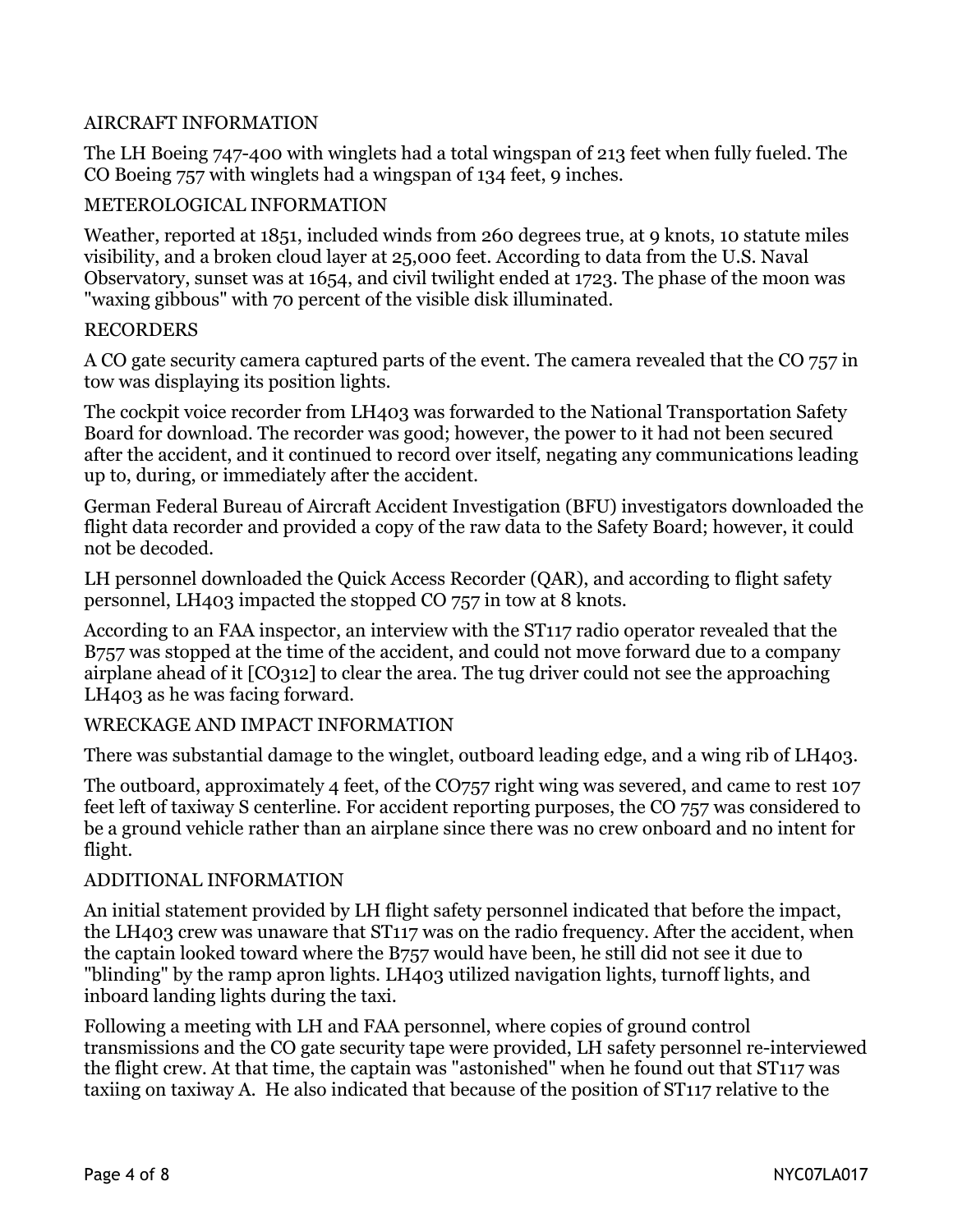ramp, he would only have noticed it as a "dark object." The apron lights were shining brightly toward his position which would have blinded his view of the tow. In addition, the crew's attention was focused on the B757 [CO1792] that was coming out of taxiway J and that they were instructed to follow.

The first officer thought that ST117 was never in front of LH403. In addition, he felt that given the positions of the stopped aircraft (ST117 and CO312), it would have been impossible for LH<sub>403</sub> to bypass by CO<sub>312</sub>.

A visit to the Newark Air Traffic Control Tower by Safety Board, FAA and LH personnel (together) revealed that even in daylight, the distance from the cab to the intersection of taxiways A and S precluded an ability to judge wingtip to wingtip distances in that area.

#### SAFETY RECOMMENDATION

During the investigation, LH flight safety personnel noted a labeling discrepancy between some taxiway designations and the FAA airport diagrams, but not between any taxiway designations and Jeppesen airport diagrams, which were correct. Although LH utilized Lido charting, which was based on FAA diagrams, there was no evidence that the discrepancies affected the events that led up to, or occurred during the accident sequence.

Further investigation by the Safety Board confirmed the labeling discrepancies, and found that the FAA had no formal guidance or written procedures for the revision, publication and review of airport diagrams. In addition, there was no requirement that airport district offices review revised airport diagrams each publication cycle. As a result, on May 27, 2008, the Safety Board adopted recommendations A-08-30 and A-08-31, that recommended the FAA establish the formal guidance, and ensure airport district office review of diagrams. Those recommendations were forwarded to the FAA on June 2, 2008.

| Certificate:                     | Airline Transport                                                                                                                                                                                   | Age:                              | 57, Male                      |
|----------------------------------|-----------------------------------------------------------------------------------------------------------------------------------------------------------------------------------------------------|-----------------------------------|-------------------------------|
| Airplane Rating(s):              | Multi-engine Land; Single-engine<br>Land                                                                                                                                                            | Seat Occupied:                    | Left                          |
| <b>Other Aircraft Rating(s):</b> | None                                                                                                                                                                                                | <b>Restraint Used:</b>            | Seatbelt, Shoulder<br>harness |
| Instrument Rating(s):            | Airplane                                                                                                                                                                                            | <b>Second Pilot Present:</b>      | Yes                           |
| Instructor Rating(s):            | Airplane Multi-engine; Airplane<br>Single-engine                                                                                                                                                    | <b>Toxicology Performed:</b>      | No.                           |
| <b>Medical Certification:</b>    | Class 1                                                                                                                                                                                             | <b>Last Medical Exam:</b>         | 05/01/2006                    |
| <b>Occupational Pilot:</b>       |                                                                                                                                                                                                     | Last Flight Review or Equivalent: | 03/01/2006                    |
| <b>Flight Time:</b>              | 18300 hours (Total, all aircraft), 6346 hours (Total, this make and model), 236 hours (Last 90<br>days, all aircraft), 90 hours (Last 30 days, all aircraft), 9 hours (Last 24 hours, all aircraft) |                                   |                               |

#### **Pilot Information**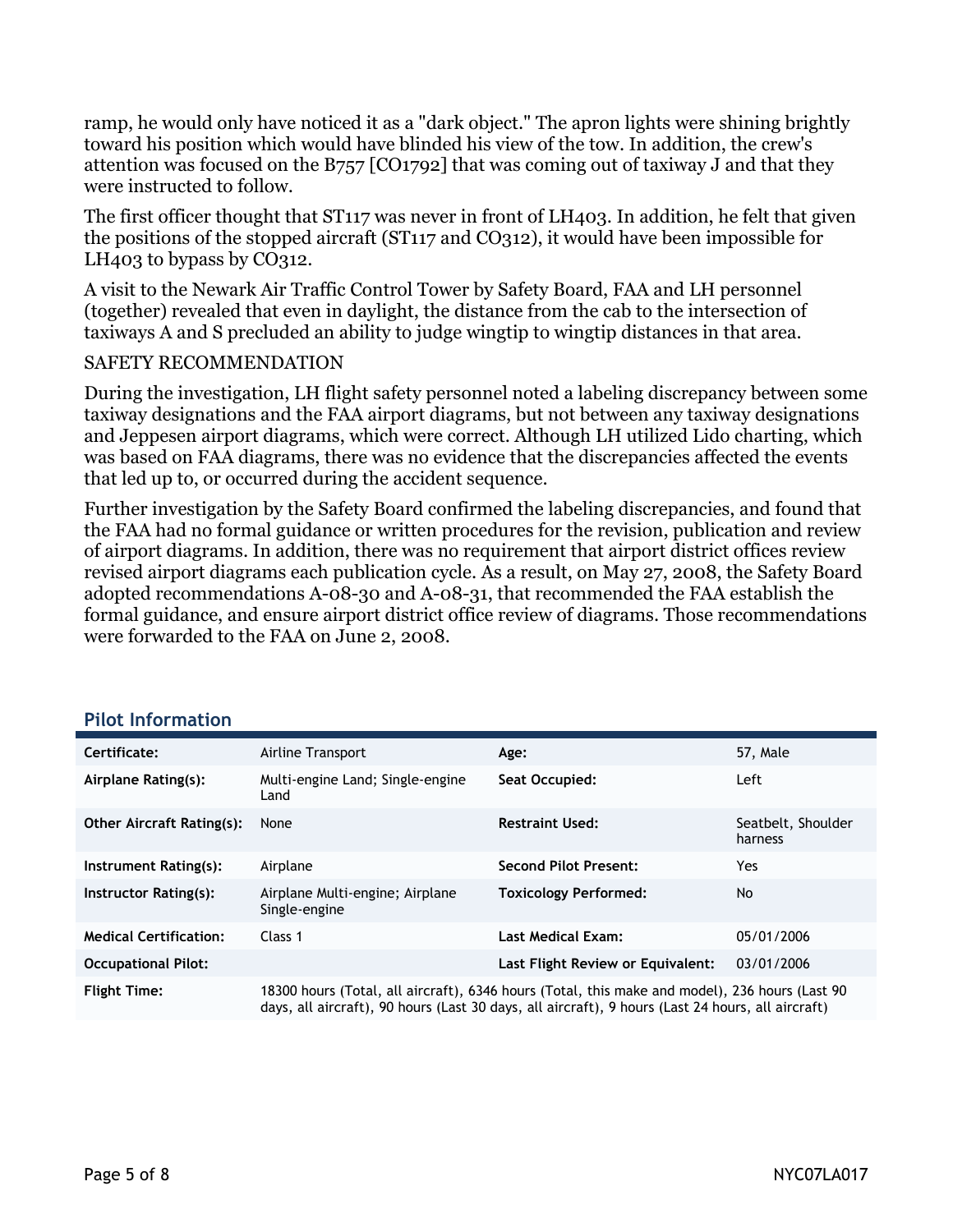### **Co-Pilot Information**

| Certificate:                     | Airline Transport                                                                                                                                                                                 | Age:                              | 38. Male                      |
|----------------------------------|---------------------------------------------------------------------------------------------------------------------------------------------------------------------------------------------------|-----------------------------------|-------------------------------|
| Airplane Rating(s):              | Multi-engine Land; Single-engine<br>Land                                                                                                                                                          | Seat Occupied:                    | Right                         |
| <b>Other Aircraft Rating(s):</b> | None                                                                                                                                                                                              | <b>Restraint Used:</b>            | Seatbelt, Shoulder<br>harness |
| Instrument Rating(s):            | Airplane                                                                                                                                                                                          | <b>Second Pilot Present:</b>      | Yes                           |
| Instructor Rating(s):            | None                                                                                                                                                                                              | <b>Toxicology Performed:</b>      | <b>No</b>                     |
| <b>Medical Certification:</b>    | Class 1                                                                                                                                                                                           | <b>Last Medical Exam:</b>         | 07/01/2006                    |
| <b>Occupational Pilot:</b>       |                                                                                                                                                                                                   | Last Flight Review or Equivalent: | 09/01/2006                    |
| <b>Flight Time:</b>              | 8692 hours (Total, all aircraft), 4960 hours (Total, this make and model), 91 hours (Last 90<br>days, all aircraft), 69 hours (Last 30 days, all aircraft), 9 hours (Last 24 hours, all aircraft) |                                   |                               |

## **Aircraft and Owner/Operator Information**

| Aircraft Manufacturer:        | <b>Boeing</b>                           | <b>Registration:</b>                         | D-ABVY                    |
|-------------------------------|-----------------------------------------|----------------------------------------------|---------------------------|
| Model/Series:                 | 747-400                                 | <b>Aircraft Category:</b>                    | Airplane                  |
| Year of Manufacture:          |                                         | <b>Amateur Built:</b>                        | No.                       |
| Airworthiness Certificate:    | Transport                               | Serial Number:                               | 29869                     |
| <b>Landing Gear Type:</b>     | Retractable - Tricycle                  | Seats:                                       | 377                       |
| Date/Type of Last Inspection: | 10/01/2006, Continuous<br>Airworthiness | Certified Max Gross Wt.:                     | 849999 lbs                |
| Time Since Last Inspection:   |                                         | Engines:                                     | 4 Turbo Fan               |
| Airframe Total Time:          | <b>32204 Hours</b>                      | <b>Engine Manufacturer:</b>                  | General Electric          |
| ELT:                          | Installed, not activated                | <b>Engine Model/Series:</b>                  | CF6-80C2B1F               |
| <b>Registered Owner:</b>      | Lufthansa German Airlines               | <b>Rated Power:</b>                          | 57000 lbs                 |
| Operator:                     | Lufthansa German Airlines               | <b>Air Carrier Operating</b><br>Certificate: | Foreign Air Carrier (129) |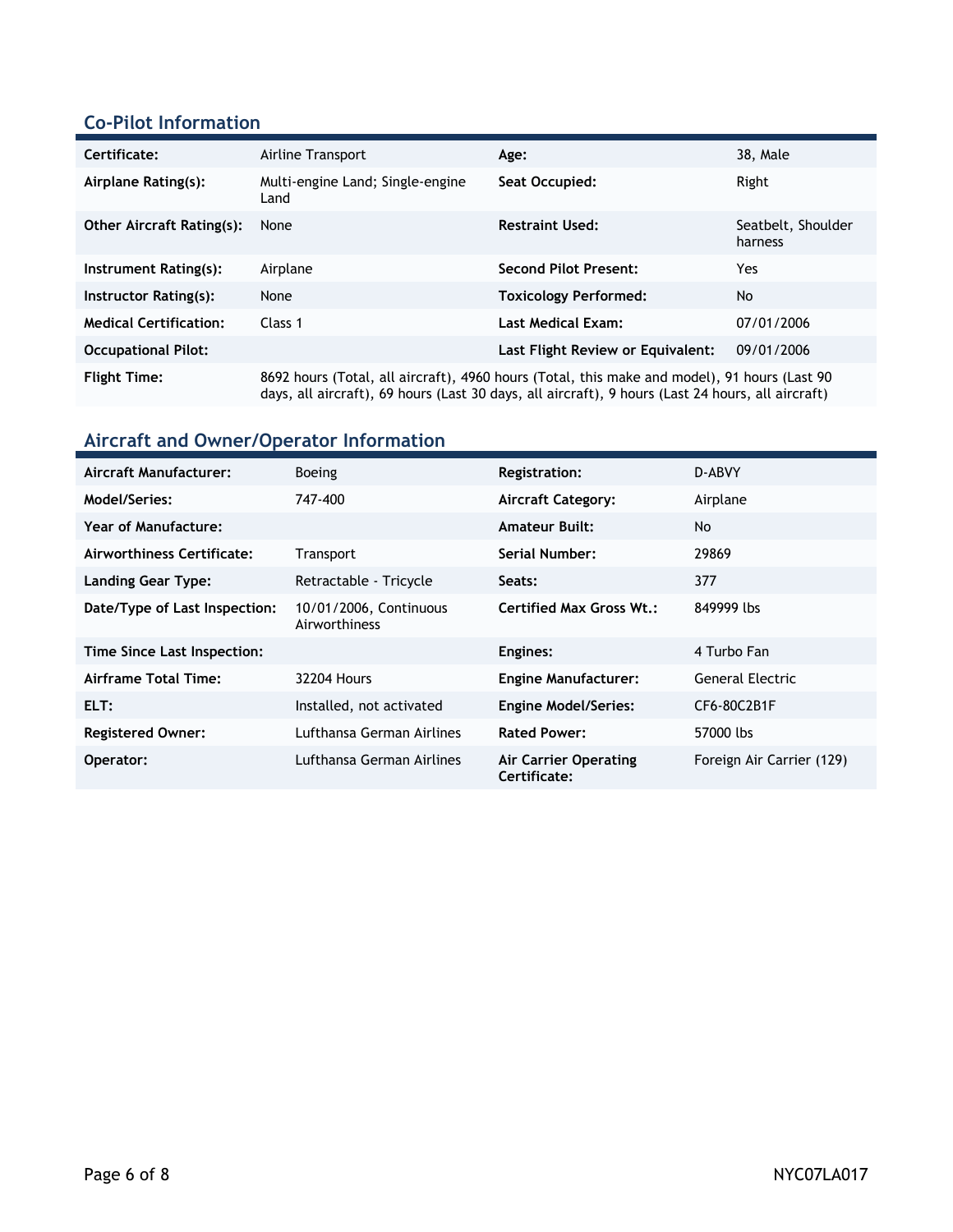## **Meteorological Information and Flight Plan**

| <b>Conditions at Accident Site:</b>     | <b>Visual Conditions</b>         | <b>Condition of Light:</b>    | Night                            |
|-----------------------------------------|----------------------------------|-------------------------------|----------------------------------|
| <b>Observation Facility, Elevation:</b> | KEWR, 18 ft msl                  | <b>Observation Time:</b>      | 1851 EST                         |
| Distance from Accident Site:            |                                  | Direction from Accident Site: |                                  |
| <b>Lowest Cloud Condition:</b>          |                                  | Temperature/Dew Point:        | 19 $^{\circ}$ C / 8 $^{\circ}$ C |
| Lowest Ceiling:                         | Broken / 25000 ft agl            | Visibility                    | 10 Miles                         |
| Wind Speed/Gusts, Direction:            | 9 knots, 260°                    | Visibility (RVR):             |                                  |
| <b>Altimeter Setting:</b>               | 29.89 inches Hg                  | Visibility (RVV):             |                                  |
| <b>Precipitation and Obscuration:</b>   | No Obscuration; No Precipitation |                               |                                  |
| <b>Departure Point:</b>                 | Newark, NJ (KEWR)                | Type of Flight Plan Filed:    | <b>IFR</b>                       |
| Destination:                            | Frankfurt (EDDF)                 | <b>Type of Clearance:</b>     | <b>IFR</b>                       |
| <b>Departure Time:</b>                  | EST                              | Type of Airspace:             |                                  |

### **Airport Information**

| Airport:                    | Newark Liberty Intl (KEWR) | <b>Runway Surface Type:</b>      |      |
|-----------------------------|----------------------------|----------------------------------|------|
| <b>Airport Elevation:</b>   | 18 ft                      | <b>Runway Surface Condition:</b> |      |
| Runway Used:                | NA                         | IFR Approach:                    | None |
| <b>Runway Length/Width:</b> |                            | <b>VFR Approach/Landing:</b>     | None |

## **Wreckage and Impact Information**

| <b>Crew Injuries:</b>   | 18 None  | Aircraft Damage:           | Substantial          |
|-------------------------|----------|----------------------------|----------------------|
| Passenger Injuries:     | 294 None | <b>Aircraft Fire:</b>      | None                 |
| <b>Ground Injuries:</b> | N/A      | <b>Aircraft Explosion:</b> | None                 |
| Total Injuries:         | 312 None | Latitude, Longitude:       | 40.692500, 74.168611 |

### **Administrative Information**

| Investigator In Charge (IIC):            | Paul R Cox                                                                                                                                                                                                                                                                                                                                         | <b>Adopted Date:</b> | 09/26/2008 |
|------------------------------------------|----------------------------------------------------------------------------------------------------------------------------------------------------------------------------------------------------------------------------------------------------------------------------------------------------------------------------------------------------|----------------------|------------|
| <b>Additional Participating Persons:</b> | Charles A Emering; FAA/FSDO; Teterboro, NJ<br>Lothar Mueller; Accredited Representative (BFU Germany); Braunschweig,Germany,<br>Joachim Fleger; Lufthansa (Advisor to German Acc Rep); Cologne, Germany,                                                                                                                                           |                      |            |
| <b>Publish Date:</b>                     |                                                                                                                                                                                                                                                                                                                                                    |                      |            |
| <b>Investigation Docket:</b>             | NTSB accident and incident dockets serve as permanent archival information for the NTSB's<br>investigations. Dockets released prior to June 1, 2009 are publicly available from the NTSB's<br>Record Management Division at pubing@ntsb.gov, or at 800-877-6799. Dockets released after<br>this date are available at http://dms.ntsb.gov/pubdms/. |                      |            |